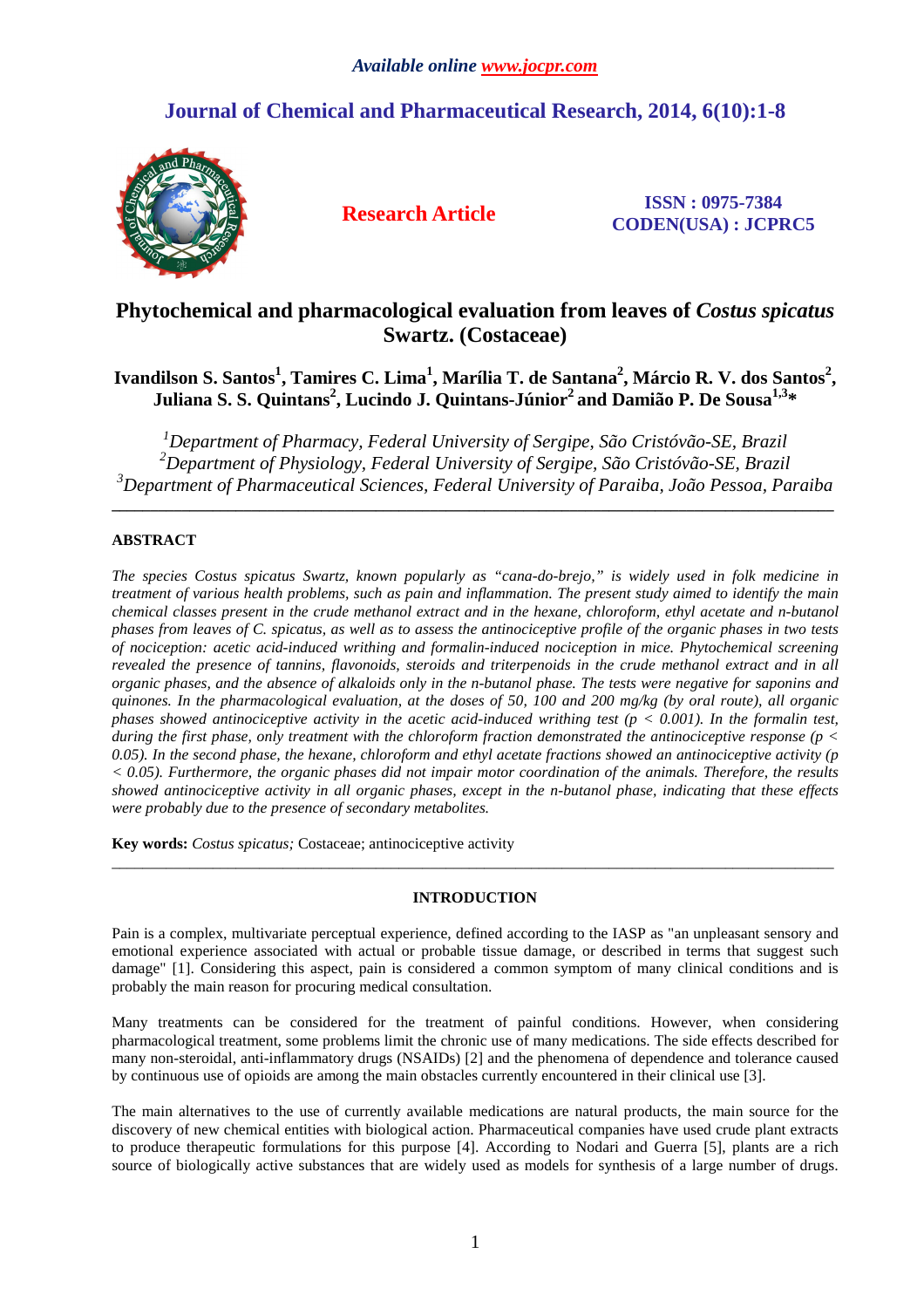Therefore, the pharmaceutical industry enthusiastically explores the contribution of medicinal plants in the development of new pharmaceutical products.

*\_\_\_\_\_\_\_\_\_\_\_\_\_\_\_\_\_\_\_\_\_\_\_\_\_\_\_\_\_\_\_\_\_\_\_\_\_\_\_\_\_\_\_\_\_\_\_\_\_\_\_\_\_\_\_\_\_\_\_\_\_\_\_\_\_\_\_\_\_\_\_\_\_\_\_\_\_\_*

Therefore, the use of plants with antinociceptive, anti-inflammatory effects could be pharmacologically beneficial without the undesirable effects of synthetic drugs. Thus, discovering new compounds with analgesic activity, in which there are less pronounced side effects, has been systematically the objective of several studies over the years [6].

In the search for pharmacological characterization of the therapeutic action of several species, there is the study of *Costus spicatus* Swartz, belonging to the family Costaceae, popularly known as "cana-do-brejo." In folk medicine, this species is used to treat inflammation of the bladder (cystitis), urination pain and difficulty, kidney stones and inflammation of the urethra [7].

Studies on some species of the genus *Costus*, using different parts of the plant, have reported antinociceptive, antiinflammatory activity in rodents. Rodriguez and collaborators [8] demonstrated the antinociceptive activity of *C. pictus* in a study of the extract from the leaves and stem. Bhattacharya and Nagaich [9] suggest the antinociceptive activity of rhizomes from the species *C. speciosus*. Other study demonstrated the anti-inflammatory and antinociceptive activity of the crude methanol extract obtained from *C. spicatus* (MECs) in different models of nociception in rodents [10]. Thus, because of the wide use of this plant species in northeastern Brazil traditional medicine for the treatment of painful conditions and pharmacological studies on genus *Costus*, the objective of this work was the phytochemical investigation of the MECs and the hexane, chloroform, ethyl acetate and *n*-butanol phases from the leaves of *C. spicatus* (HEXPh, CLPh, ETACPh and *n*-BUPh, respectively), aiming to identify their chemical classes and to assess the antinociceptive profile of these phases in rodents.

## **EXPERIMENTAL SECTION**

## *Collection of the plant material*

Leaves of *C. spicatus* were collected at the University Campus "Prof. Aloísio de Campos," in the municipality of São Cristóvão, Sergipe, in November 2009. A voucher specimen of the species was deposited in the Herbarium of the Department of Biology, Federal University of Sergipe (UFS), Sergipe, Brazil, under number ASE 11453.

### *Preparation of the crude methanol extract of C. spicatus*

The plant material was dried in a greenhouse with circulating air at  $40^{\circ}$ C and triturated in a knife mill, obtaining 2.100 kg of powder. The powder was subjected to thorough maceration in methanol for 72 hours at ambient temperature. Then, the extract was filtered and concentrated in a rotary evaporator, yielding 90 g of the MECs (4.28% yield).

### *Fractionation of the methanol extract*

The MECs (24.0 g) was subjected to liquid-liquid partition using organic solvents in order of increasing polarity: hexane, chloroform, ethyl acetate and *n*-butanol. After evaporation of the solvents in a rotary evaporator, the following phases were obtained, respectively: HEXPh, 6.680 g; CLPh, 2.600 g; ETACPh, 2.500 g; and *n*-BUPh, 1.700 g.

### *Phytochemical screening*

The MECs and the HEXPh, CLPh, ETACPh and *n*-BUPh were submitted to a preliminary screening, through chemical reactions, to detect the presence of the following classes of secondary metabolites [11]: alkaloids (Dragendorff, Bouchardat and Mayer), quinones (Borntrager direct), tannins (lead acetate and potassium dichromate), saponins (foam index), flavonoids (alkali metal hydroxides and iron salts), steroids and triterpenoids (Liebermann-Buchard).

### *Drugs*

Glacial acetic acid PA, Tween 80, sodium chloride, morphine hydrochloride and Diazepam (DZP) were purchased from Sigma Chemical Company (USA). Formaldehyde 37% was purchased from Synth (Brazil).

### *Animals*

Male Swiss mice weighing 25-30 g were used in all experiments. The animals were housed in polypropylene cages under controlled temperature (23  $\pm$  2 °C) and light (light-dark cycle of 12 hours), and with food and water *ad libitum*. The mice were acclimated in the laboratory at least eight hours before the experiments, and on the day of the experiment were fasted for six hours. All experimental protocols were approved by the Ethics Committee for Animal Research at the Federal University of Sergipe (CEPA/UFS 20/2010).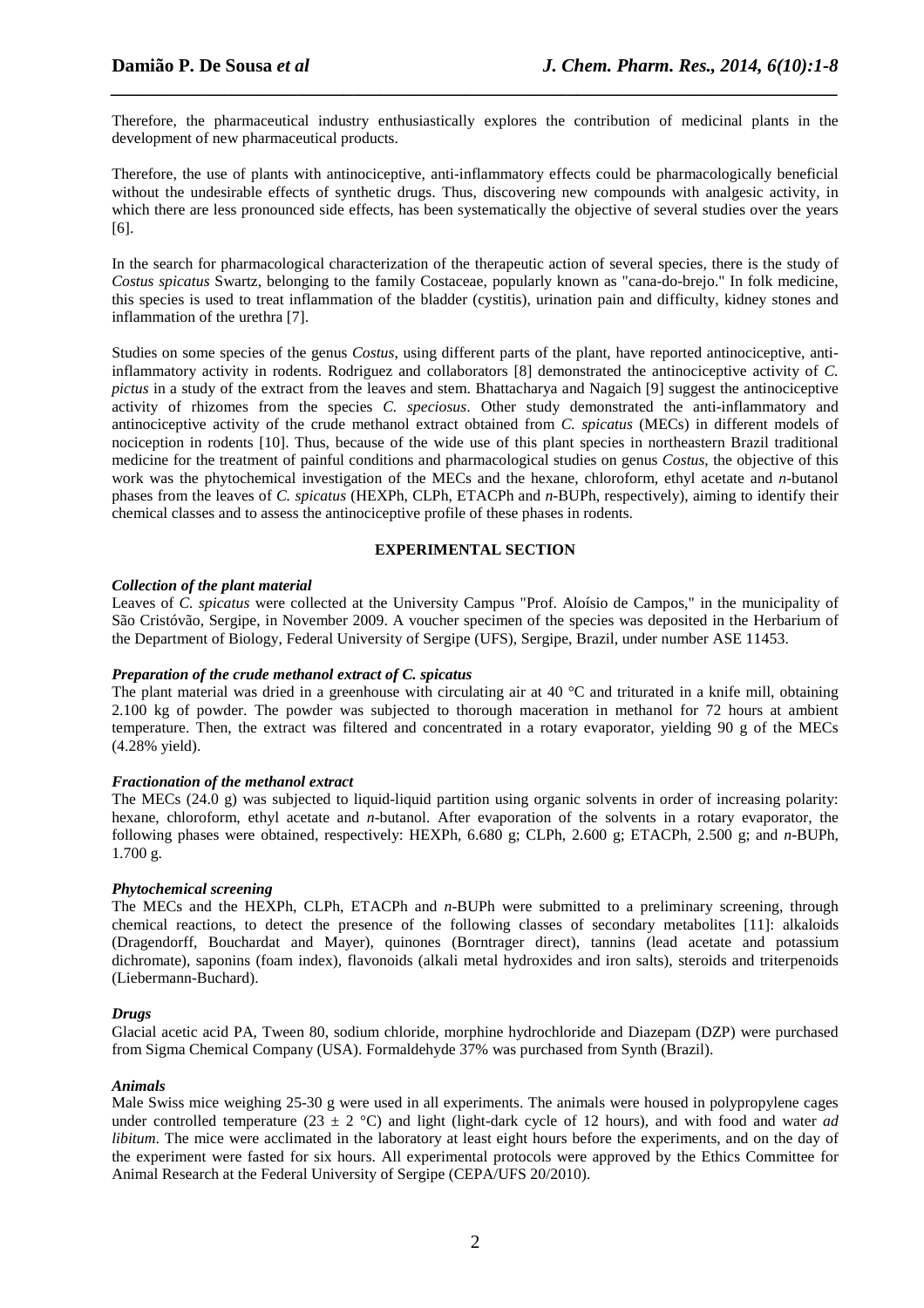## *Acetic acid-induced writhing test*

This test was performed according to the methodology described by Koster and collaborators [12] and modified by Broadbear and collaborators [13]. Initially, the mice were divided into 14 groups ( $n = 6$ ) and pretreated with vehicle (saline/Tween 80 0.2%, p.o.), HEXPh, CLPh, ETACPh, *n*-BUPh (50, 100 and 200 mg/kg, p.o.) and MOR (3 mg/kg, i.p.). After 60 minutes, an acetic acid solution (0.85%) was administered at a proportion of 0.1 ml per 10 g of animal body weight (i.p.). Five minutes after acetic acid injection, the animals were observed individually, and the number of writhings was recorded for a period of 15 minutes.

*\_\_\_\_\_\_\_\_\_\_\_\_\_\_\_\_\_\_\_\_\_\_\_\_\_\_\_\_\_\_\_\_\_\_\_\_\_\_\_\_\_\_\_\_\_\_\_\_\_\_\_\_\_\_\_\_\_\_\_\_\_\_\_\_\_\_\_\_\_\_\_\_\_\_\_\_\_\_*

## *Formalin test*

This study used the formalin test described by Hunskaar and Hole [14]. The animals were divided into 14 groups (n = 6) and pretreated with vehicle (saline/Tween 80 0.2%, p.o.), HEXPh, CLPh, ETACPh, *n*-BUPh (50, 100 and 200 mg/kg, p.o.) and MOR (5 mg/kg, i.p.). After 60 minutes, 20 ml of a solution of 1% formalin was injected into the dorsal surface of the right hind paw of the animal. The nociceptive response was evaluated by measuring the time that the animal spent licking the paw that had received the formalin injection, in two periods: the first period, 0-5 minutes (first phase); and the second period, 15-30 minutes (second phase).

### *Motor coordination test*

The animals were selected 24 hours before the experiment, excluding those that did not remain 180 s (at 9 rpm) on the Rota-rod apparatus (AVS<sup>®</sup>, Brazil). The selected animals were divided into 6 groups ( $n = 6$ ) and pretreated with vehicle (saline/Tween 80 0.2%, p.o.), HEXPh, CLPh, ETACPh, *n*-BUPh (200 mg/kg, p.o.) and DZP (3 mg/kg, i.p.). After 30, 60 and 120 min, the animals were again subjected to the Rota-rod test, and the results were expressed as the time (in seconds) that the animals remained on the rotating bar up to a maximum of 180 seconds.

## *Statistical analysis*

All results were presented as mean  $\pm$  standard deviation of the mean, and the differences between control and the groups treated with the organic phases were analyzed using one-way analysis of variance (ANOVA) followed by Tukey's or Dunnett's test. Differences were considered significant for  $p < 0.05$ .

The percentage inhibition was calculated by the following formula [15]:

% inhibition  $= 100$  x (control - experiment)/control.

## **RESULTS AND DISCUSSION**

This study presented a knowledge of the main secondary metabolite classes found in the MECs and in the organic phases of the species *C. spicatus* and conducted an evaluation of the antinociceptive profile of HEXPh, CLPh, ETACPh and *n*-BUPh in two tests of nociception in rodents: acetic acid-induced writhing and the formalin test.

Of the seven classes of chemical substances evaluated in the preliminary screening, our study detected the presence of tannins, flavonoids, steroids and triterpenes and the absence of saponins and quinones in the MECs and in all organic phases. As for the presence of alkaloids, *n*-BUPh was the only phase that was found negative for this constituent. The absence of saponins in the MECs and in the organic phases is not consistent with the literature data for the species *C. spicatus* [16] which can be explained by several factors that affect the secondary metabolism of plants, such as seasonality, soil type, temperature, water availability, and climatic factors, among others [17].

**Figures 1, 2, 3** and **4** show the results from HEXPh, CLPh, ETACPh and *n*-BUPh, respectively, in the acetic acidinduced writhing test. Treatment of the animals with the organic phases significantly reduced the number of writhings induced by the administration of acetic acid solution (i.p.) compared to animals in the control group.

HEXPh (**Figure 1**) showed an antinociceptive effect at all doses tested (50 mg/kg, p < 0.01; 100 and 200 mg/kg, p < 0.001). The same occurred with the ETACPh fraction (**Figure 3**) (50 mg/kg,  $p < 0.05$ ; 100 and 200 mg/kg,  $p <$ 0.001). On the other hand, CLPh (**Figure 2**) and *n*-BUPh (**Figure 4**) required higher doses (100 and 200 mg/kg) to significantly reduce  $(p < 0.001)$  the number of writhings.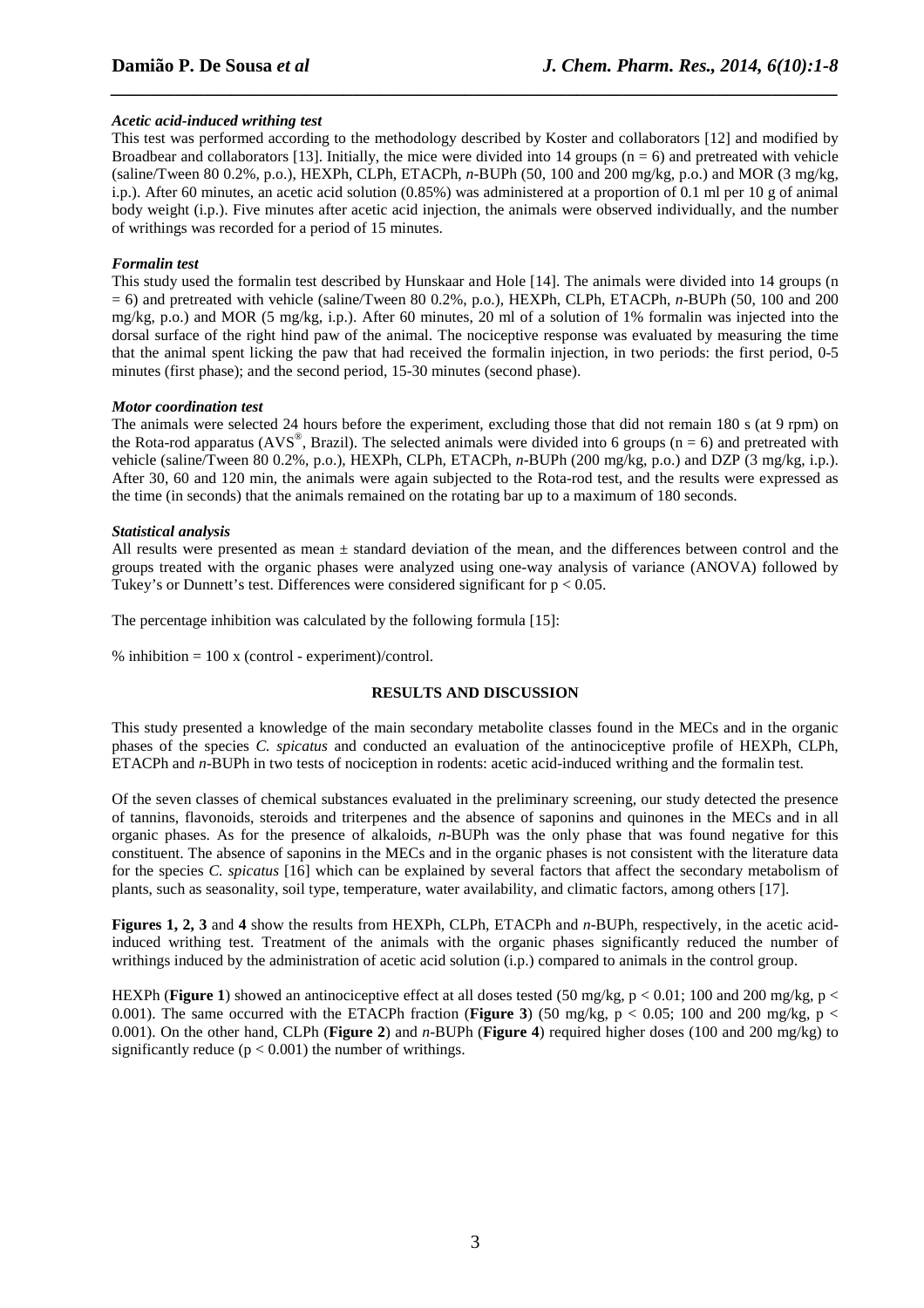

*\_\_\_\_\_\_\_\_\_\_\_\_\_\_\_\_\_\_\_\_\_\_\_\_\_\_\_\_\_\_\_\_\_\_\_\_\_\_\_\_\_\_\_\_\_\_\_\_\_\_\_\_\_\_\_\_\_\_\_\_\_\_\_\_\_\_\_\_\_\_\_\_\_\_\_\_\_\_*

**Figure 1. Effect of administration of vehicle, HEXPh (50, 100 and 200 mg/kg, p.o.) and MOR (3 mg/kg, i.p.) on the nociceptive behavior**  in the test for writhing induced by  $0.85\%$  acetic acid in mice  $(n = 6)$ 

*\*\*p < 0.01, \*\*\*p < 0.001 significantly different from control (one-way ANOVA followed by Tukey's test)*





Secondary metabolites are widely described in the literature to exhibit various pharmacological properties. The correlation between the antinociceptive activities displayed by all the organic phases in the acetic acid-induced writhing test is probably associated with the presence of these chemical constituents (alkaloids, flavonoids, tannins, steroids and triterpenes), with the exception of the alkaloids for *n*-BUPh.

The test for writhing is a widely used model for screening compounds with potential analgesic, anti-inflammatory activity. The intraperitoneal injection of acetic acid causes a characteristic behavioral response, considered a reflection of visceral pain [18,19].

Inflammation causes the release of prostaglandins, enough to cause spasms translated into writhing [20-22]. It is believed that acetic acid acts indirectly causing the release of endogenous mediators involved in modulation of nociception, including bradykinin, serotonin, histamine and prostaglandins [23,24]. Furthermore, nociception induced by acetic acid depends on the release of cytokines such as IL-1β, TNF-α and IL-8 from resident macrophages and basophils in the abdominal cavity and, in conjunction with other mediators, can induce the characteristic nociception observed in this test [25,26]. Another important contributing factor is the direct activation of nociceptors by protons through the opening of a wide variety of channels of non-selective cations, such as the TRPV1 receptors present in the cutaneous and visceral peripheral terminations of the primary afferents [26,27].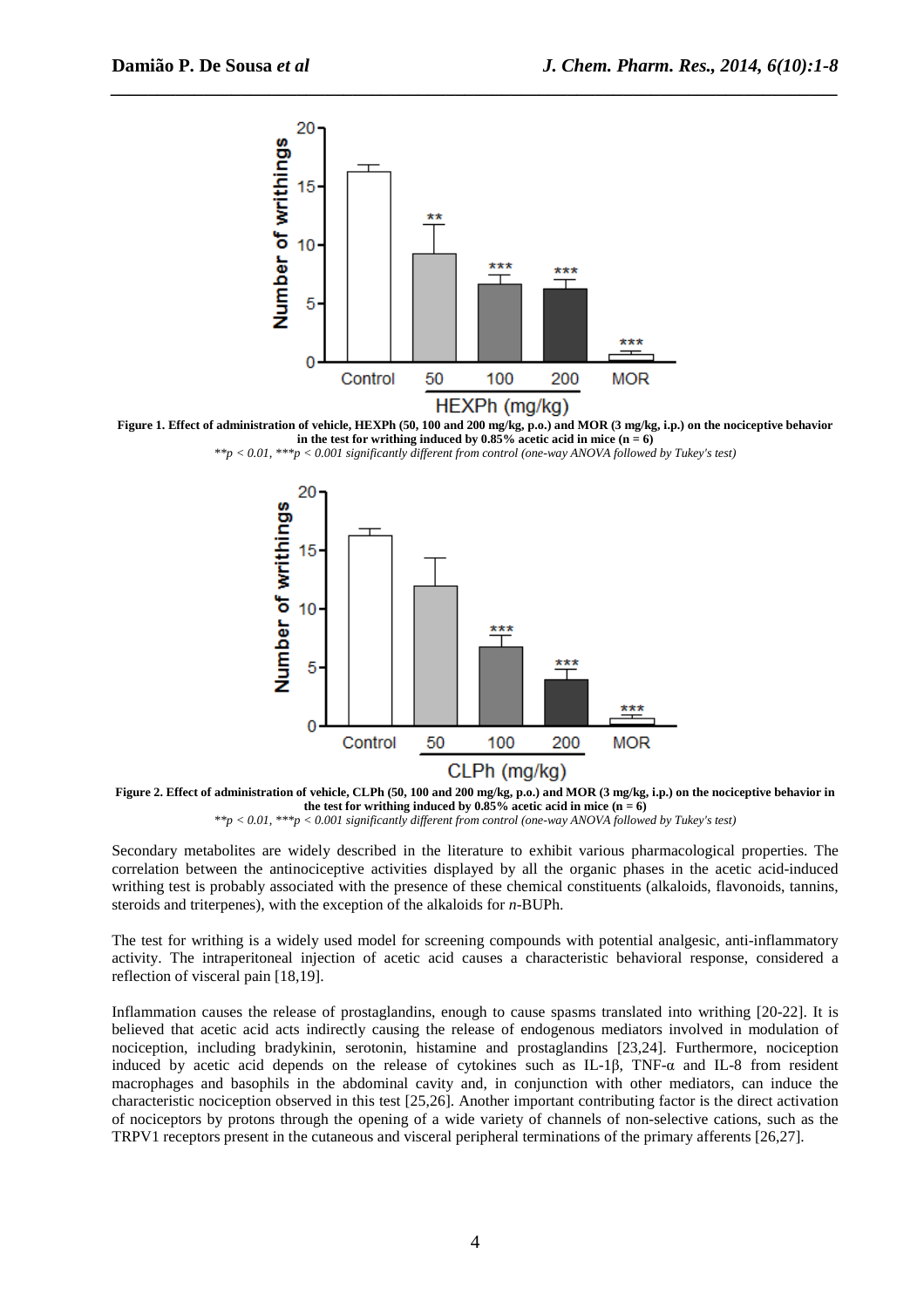

*\_\_\_\_\_\_\_\_\_\_\_\_\_\_\_\_\_\_\_\_\_\_\_\_\_\_\_\_\_\_\_\_\_\_\_\_\_\_\_\_\_\_\_\_\_\_\_\_\_\_\_\_\_\_\_\_\_\_\_\_\_\_\_\_\_\_\_\_\_\_\_\_\_\_\_\_\_\_*

**Figure 3. Effect of administration of vehicle, ETACPh (50, 100 and 200 mg/kg, p.o.) and MOR (3 mg/kg, i.p.) on the nociceptive behavior**  in the test for writhing induced by  $0.85\%$  acetic acid in mice  $(n = 6)$ 

*\*p < 0.05, \*\*\*p < 0.001 significantly different from control (one-way ANOVA followed by Tukey's test)* 



Figure 4. Effect of administration of vehicle, *n*-BUPh (50, 100 and 200 mg/kg, p.o.) and MOR (3 mg/kg, i.p.) on the nociceptive behavior in the test for writhing induced by  $0.85\%$  acetic acid in mice  $(n = 6)$ 

*\*\*p < 0.01, \*\*\*p < 0.001 significantly different from control (one-way ANOVA followed by Tukey's test)*

The results support the hypothesis that the organic phases participate in the inhibition of prostaglandin synthesis, since the nociceptive mechanism of writhing induced by acetic acid involves the process or the release of arachidonic acid metabolites via cyclooxygenase (COX) and the biosynthesis of prostaglandins [28].

This method, despite being considered sensitive enough to allow the identification of substances with analgesic power, is not very specific. In part, this is because the test is sensitive to substances with antinociceptive action that act in both the CNS and peripheral nervous system, making any distinction difficult. It is also commonly used as a model of visceral inflammatory pain [29].

To elucidate the effect of the organic phases, our study used a more specific test, the formalin test, which permits assessing two phases of pain sensitivity. The first phase occurs during the first 5 minutes after injection of formalin (nociception of neurogenic origin) and is produced by a direct activation of primary afferent sensory neurons. Formalin excites these neurons by chemical stimulation of the peripherally located TRPA-1 channels [30]. The second phase occurs 15-30 minutes after injection of formalin, which causes release of inflammatory mediators formed in the peripheral tissues - such as prostaglandins, serotonin, histamine and bradykinin - and induces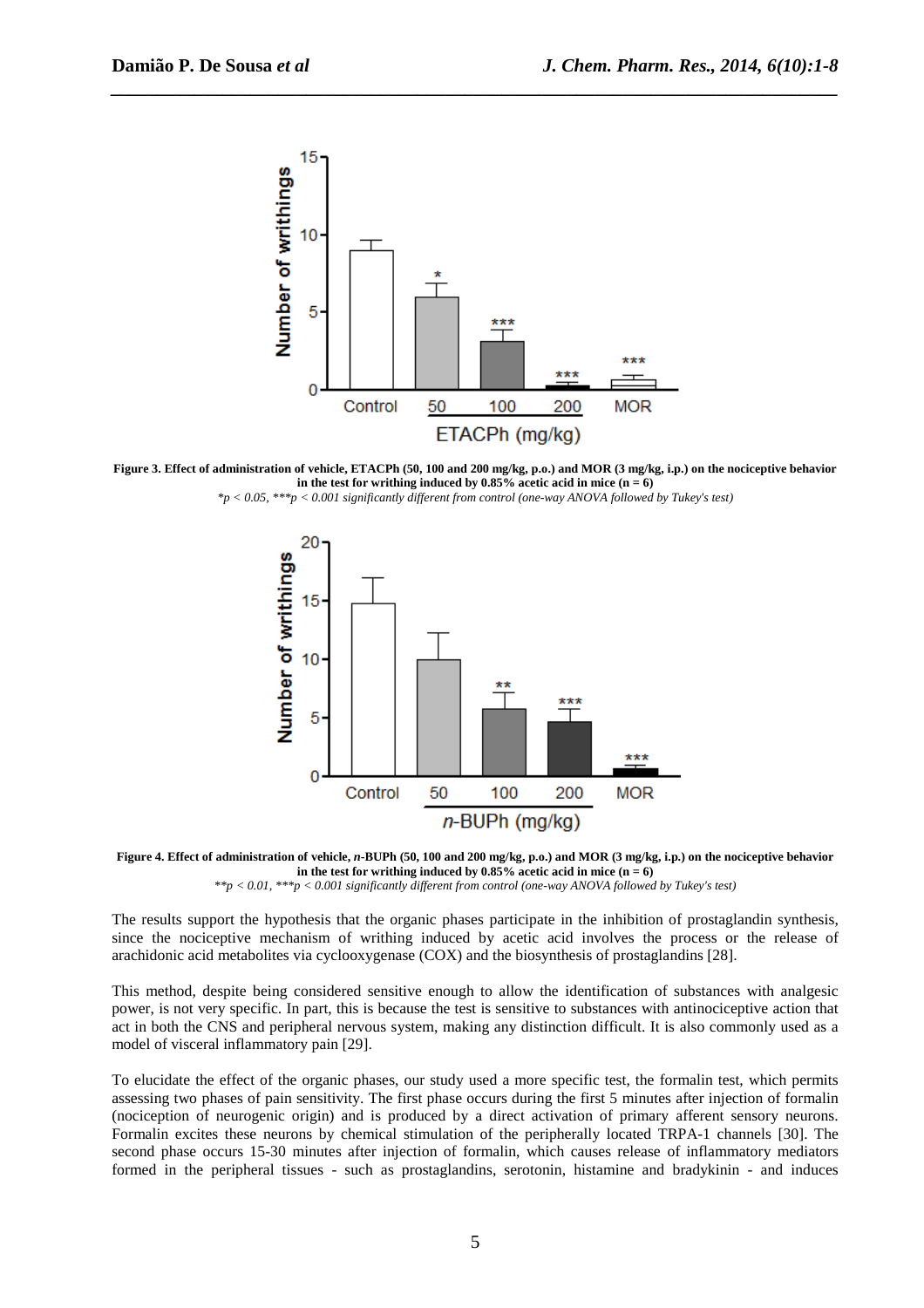functional changes in the dorsal horn neurons that, over time, promote transmission at the spinal level and result in increased primary afferent conduction, followed by sensitization of the spinal nociceptive neurons [31].

*\_\_\_\_\_\_\_\_\_\_\_\_\_\_\_\_\_\_\_\_\_\_\_\_\_\_\_\_\_\_\_\_\_\_\_\_\_\_\_\_\_\_\_\_\_\_\_\_\_\_\_\_\_\_\_\_\_\_\_\_\_\_\_\_\_\_\_\_\_\_\_\_\_\_\_\_\_\_*

The results of the antinociceptive effect of the organic phases of *C. spicatus* in the formalin test are summarized in **Table 1**. Only the CLPh fraction, at its highest dose (200 mg/kg), showed an antinociceptive profile in the first phase of the test because it significantly reduced ( $p < 0.05$ ) the pain response when compared to the control group. In the second phase of the test, the HEXPh fraction significantly reduced the pain response at all three doses tested (50 and 100 mg/kg,  $p < 0.01$ ; 200 mg/kg,  $p < 0.001$ ), while the ETACPh fraction was able to significantly reduce the nociceptive response only at doses of 100 ( $p < 0.05$ ) and 200 mg/kg ( $p < 0.01$ ), and CLPh at a dose of 200 mg/kg (p < 0.05). However, *n*-BUPh had no antinociceptive effect in this test.

The formalin test produces a nociceptive stimulus of tonic and moderate character that persists for a few minutes, and from which the animal cannot escape. Therefore, this test, which closely resembles the clinical condition of pain, is a useful model for investigating potential analgesic drugs [19]. Drugs that inhibit the first phase of this test are centrally acting, such as the opioid analgesics, since this phase is caused by direct stimulation of nociceptors [14,32]. The second phase of nociception can be inhibited either by NSAIDs or by substances that act on the CNS [33], as it is characterized by production of inflammatory mediators.

In this context, the results showed that pretreatment with the organic phases reduced the pain response in the second phase of the formalin test, indicating an antinociceptive action through inhibition of inflammatory mediators such as prostaglandins, histamine and cytokines.

Since only CLPh, at the highest dose, was able to significantly reduce the pain response in the first phase of the test, it is possible to suggest an effect mediated by central mechanisms. However, further experiments are needed to confirm this hypothesis.

Conversely, *n*-BUPh did not reduce the pain response at any of the doses tested (50, 100 and 200 mg/kg) in any of the phases. To make a correlation of this result with the phytochemical analysis suggests that this is due to the absence of alkaloids in this organic phase, since the tests performed for this chemical class were positive for the other organic phases, which were able to reduce the formalin-induced nociceptive response. This result is consistent with several studies in the literature that show that the alkaloids have important pharmacological activities, highlighting their antinociceptive, anti-inflammatory activity [34,35].

|               |                | Licking time $(s)$         |              |                            |              |  |  |  |  |
|---------------|----------------|----------------------------|--------------|----------------------------|--------------|--|--|--|--|
| Treatment     |                | $0-5$ min                  |              | $15-30$ min                |              |  |  |  |  |
|               | Dose $(mg/kg)$ | Pain response <sup>a</sup> | % inhibition | Pain response <sup>a</sup> | % inhibition |  |  |  |  |
| Vehicle       |                | $88.0 \pm 23.7$            |              | $93.83 \pm 20.7$           |              |  |  |  |  |
| <b>HEXPh</b>  | 50             | $65.7 \pm 5.4$             | 13.4         | $38.33 \pm 12.4^{\circ}$   | 65.0         |  |  |  |  |
| <b>HEXPh</b>  | 100            | $67.8 \pm 7.6$             | 10.5         | $38.80 + 18.2^{\circ}$     | 64.6         |  |  |  |  |
| <b>HEXPh</b>  | 200            | $54.6 \pm 7.2$             | 27.9         | $11.83 \pm 5.8^{\rm d}$    | 89.9         |  |  |  |  |
| CLPh          | 50             | $56.3 + 10.3$              | 35.9         | $34.16 + 10.1$             | 63.6         |  |  |  |  |
| CLPh          | 100            | $38.8 \pm 8.3$             | 55.8         | $48.66 + 22.7$             | 48.1         |  |  |  |  |
| CLPh          | 200            | $29.5 + 8.4^b$             | 66.4         | $22.50 \pm 7.3^b$          | 76.1         |  |  |  |  |
| <b>ETACPh</b> | 50             | $60.0 \pm 67.5$            | 31.8         | $56.50 + 13.6$             | 39.7         |  |  |  |  |
| <b>ETACPh</b> | 100            | $64.5 + 11.1$              | 26.7         | $32.16 + 13.3^b$           | 65.7         |  |  |  |  |
| <b>ETACPh</b> | 200            | $67.6 \pm 15.8$            | 23.1         | $25.33 + 8.3^{\circ}$      | 73.0         |  |  |  |  |
| $n-BUPh$      | 50             | $48.6 + 7.6$               | 44.7         | $67.33 + 12.7$             | 28.2         |  |  |  |  |
| $n-BUPh$      | 100            | $60.1 \pm 6.9$             | 31.6         | $52.50 \pm 13.5$           | 44.1         |  |  |  |  |
| $n-BUPh$      | 200            | $63.5 + 11.7$              | 27.8         | $55.50 \pm 10.1$           | 40.8         |  |  |  |  |
| <b>MOR</b>    | 5              | $1.1 + 0.8^d$              | 98.6         | $2.5 + 2.5^d$              | 98.3         |  |  |  |  |

| Table 1 Effect of the organic phases or morphine on the nociception induced by formalin |  |  |  |  |  |  |
|-----------------------------------------------------------------------------------------|--|--|--|--|--|--|
|                                                                                         |  |  |  |  |  |  |
|                                                                                         |  |  |  |  |  |  |

 $n = 6$ 

*a Values represent the mean ± standard deviation of the mean. b p < 0.05 (one-way ANOVA followed by Tukey's test), significantly different from control.* 

*c p < 0.01 (one-way ANOVA followed by Tukey's test), significantly different from control.* 

*d p < 0.001 (one-way ANOVA followed by Tukey's test), significantly different from control.* 

According to Rodrigues [36], alkaloids, terpenoids, phenolic compounds and coumarins predominate among the plants indicated as analgesic for 26 indigenous groups in Brazil, indicating that these secondary metabolites have an important action against pain processes. According to Barbosa-Filho and collaborators [37], of the 171 evaluated alkaloids, 137 have anti-inflammatory activity.

To assess an animal's behavioral response in accordance with the intensity of an applied stimulus, it is necessary to observe the integrity of locomotor function [38]. The Rota-rod test is used to verify if a drug interferes with animal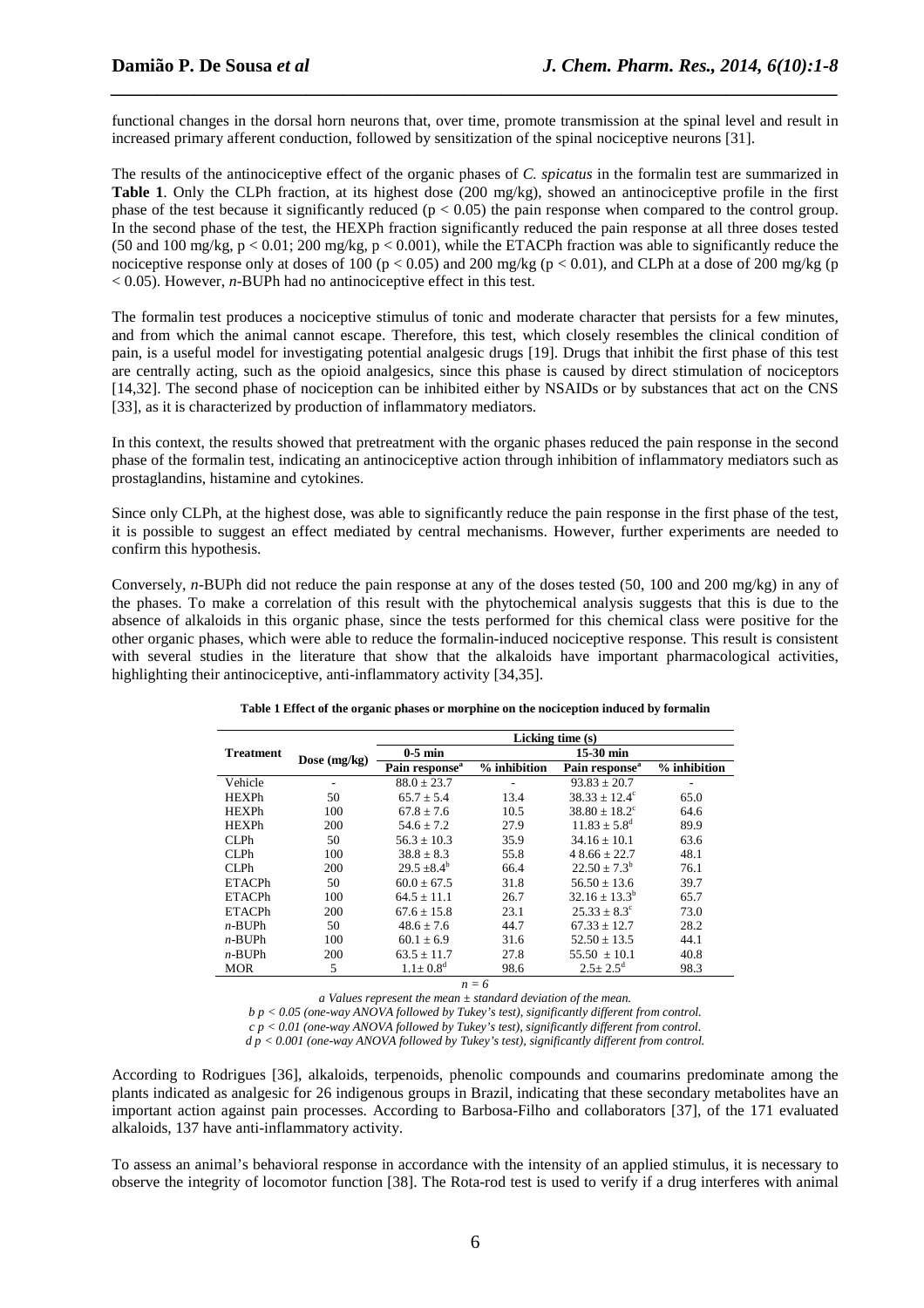locomotor activity, either by a depressant effect on the CNS and/or by muscle relaxation [14]. If the test substance reduces the spontaneous motor coordination response of the animal by one of these mechanisms, the nociceptive behavioral tests are invalidated [39].

*\_\_\_\_\_\_\_\_\_\_\_\_\_\_\_\_\_\_\_\_\_\_\_\_\_\_\_\_\_\_\_\_\_\_\_\_\_\_\_\_\_\_\_\_\_\_\_\_\_\_\_\_\_\_\_\_\_\_\_\_\_\_\_\_\_\_\_\_\_\_\_\_\_\_\_\_\_\_*

Figure 5 shows the Rota-rod test results. The mice treated with HEXPh, CLPh, ETACPh and *n*-BUPh at a dose of 200 mg/kg showed no significant changes in motor coordination compared to the control group. As expected, DZP reduced the residence time of the animals on the Rota-rod at a dose of 3 mg/kg (i.p.).

As mentioned above, systemic treatment with HEXPh, CLPh, ETACPh and *n*-BUPh at a dose of 200 mg/kg produced no significant change in the performance of the animals to remain on the Rota-rod, confirming that the antinociceptive action of the organic phases does not occur because of inhibitory effects on the CNS.



## **Motor coordination test**

**Figure 5. Effect of administration of vehicle, HEXPh, CLPh, ETACPh and** *n***-BUPh (200 mg/kg, p.o.) and DZP (3 mg/kg, i.p.) in the Rotarod test in mice (n = 6). Values represent mean ± standard deviation of the mean** 

## *\*p < 0.001 significantly different from control (one-way ANOVA followed by Dunnett's test).*

## **CONCLUSION**

The data from this work demonstrated that all organic phases presented antinociceptive activity in the acetic acidinduced writhing test, and only *n*-BUPh failed to show an antinociceptive effect in the formalin test. A correlation with the phytochemical analysis suggests that the chemical classes found in the phases are responsible for this pharmacological activity.

### **Acknowledgements**

The authors acknowledge their gratitude to the CNPq, CAPES and FAPITEC for financial support.

### **REFERENCES**

[1] H Merskey; Bogduk N. Classification of chronic pain. In: Merskey H, Bogduk N, editors. Part III: Pain terms, a current list with definitions and notes on usage. IASP task force on taxonomy. Seattle: IASP Press, **1994**, 209-14.

[2] AG Fernandez; C Salcedo; JM Palacios, *Nature Med.,* **1995**, 1, 602-603.

[3] AR Biswas; S Ramaswamy; JS Bapna, *J. Ethnopharmacol.* **1991**, 31, 115-118.

[4] BB Mishra; VK Tiwari, *Eur. J. Med. Chem.,* **2011**, 46, 4769-4807.

[5] RO Nodari; MP Guerra, Biodiversidade: Aspectos Biológicos, geográficos, legais e éticos, Apud: OMC Simões; RP Schenkel; G Gosmann; PCJ Mello; AL Mentz; PR Petrovick. Farmacognosia da planta medicamento. Editora da Universidade Federal do Rio Grande do Sul. 6 ed., **2007,** 13-28.

[6] EA Carlini, *Pharmacol. Biochem. Behav*., **2003**, 75, 501-512.

[7] MRL Borrás, Plantas da Amazônia: medicinais ou mágicas – Plantas comercializadas no Mercado Adolpho Lisboa. Ed. Valer / Governo do Estado do Amazonas. Manaus, **2003**, 322.

[8] FM Rodriguez; MCV Amador; ZM Rodriguez; ML Barreiro; AIG Hernandez; VF Fiallo; L Robineau; CC Epalza, *Rev. Cubana Plant. Med.,* **2008**; 13(4), 1-9.

[9] S Bhattacharya; U Nagaich, *J. Ad. Pharm. Tech. Res.,* **2010**; 1, 34-40.